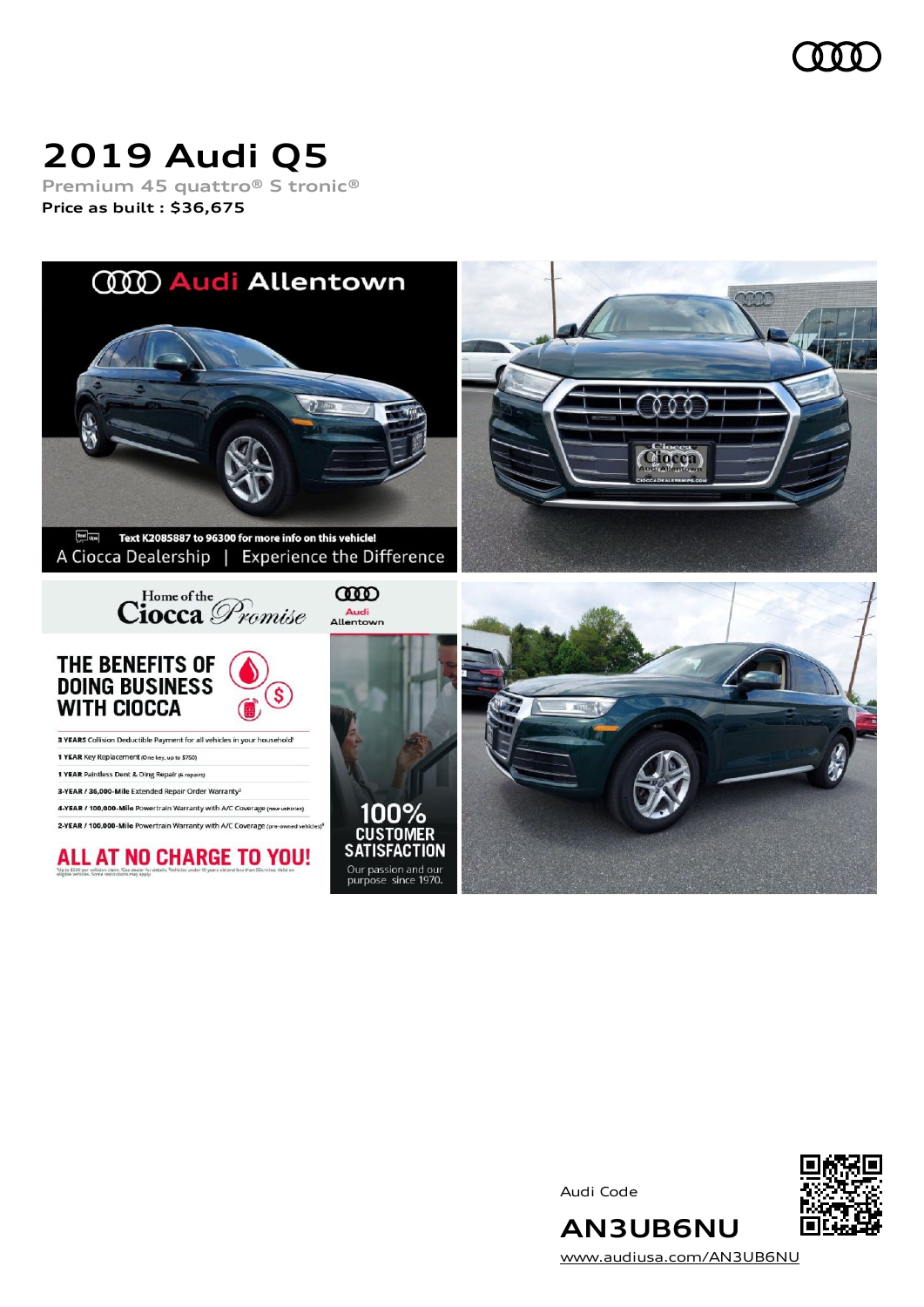**Audi 2019 Audi Q5** Premium 45 quattro® S tronic®

**Price as buil[t](#page-10-0)** \$36,675

#### **Exterior colour**

Azores Green metallic

#### **Interior colour**

| Seats     | Atlas Beige              |
|-----------|--------------------------|
| Dashboard | Granite Gray/Atlas Beige |
| Carpet    | Granite Gray             |
| Headliner | Atlas Beige              |

#### **Technical Specifications**

| Engine type                  | 2.0-liter four-cylinder                       |
|------------------------------|-----------------------------------------------|
| stroke                       | Displacement/Bore and 1,984/82.5 x 92.8 cc/mm |
| Torque                       | 273 @ 1,600 - 4,500 lb-ft@rpm                 |
| Top track speed              | 130 mph mph $1$                               |
| Acceleration (0 - 60<br>mph) | 5.9 seconds seconds                           |
| Recommended fuel             | Premium                                       |

### **CCCO Audi Allentown**



#### **Further Information**

| Warranty        |              |
|-----------------|--------------|
|                 | No           |
| Mileage         | 37,865 miles |
| Type of vehicle | Used car     |
|                 |              |

#### **Audi Code** AN3UB6NU

**Your configuration on www.audiusa.com** [www.audiusa.com/AN3UB6NU](https://www.audiusa.com/AN3UB6NU)

**Commission number** ac9ebb8f0a0e0971237a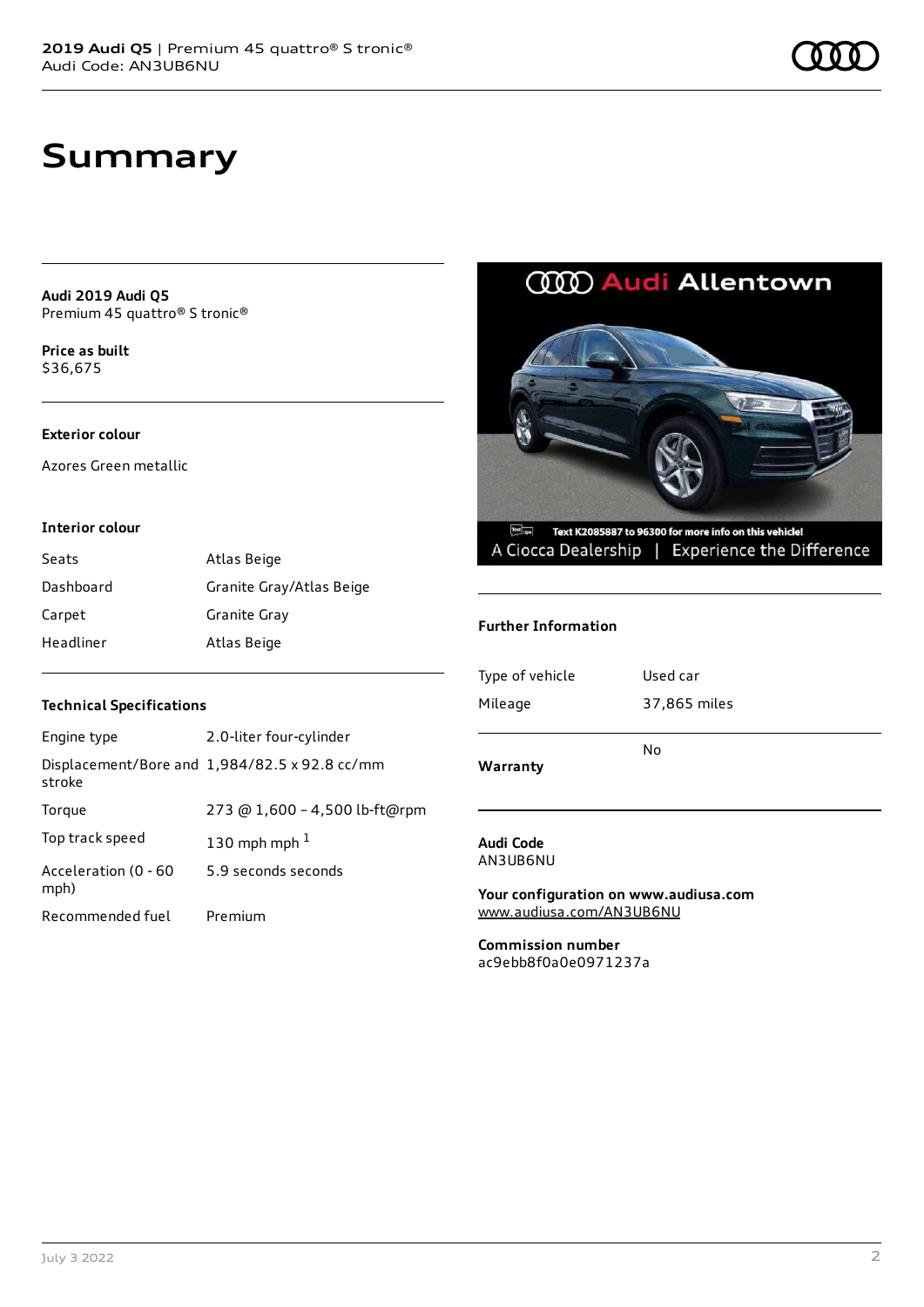# **Equipment**

Azores Green metallic

Panoramic sunroof

Audi pre sense® rear

Audi side assist

SiriusXM® Satellite Radio

Audi advanced key-keyless start, stop and entry

Power-adjustable, auto-dimming, power-folding, heated exterior side mirrors with memory

Convenience package







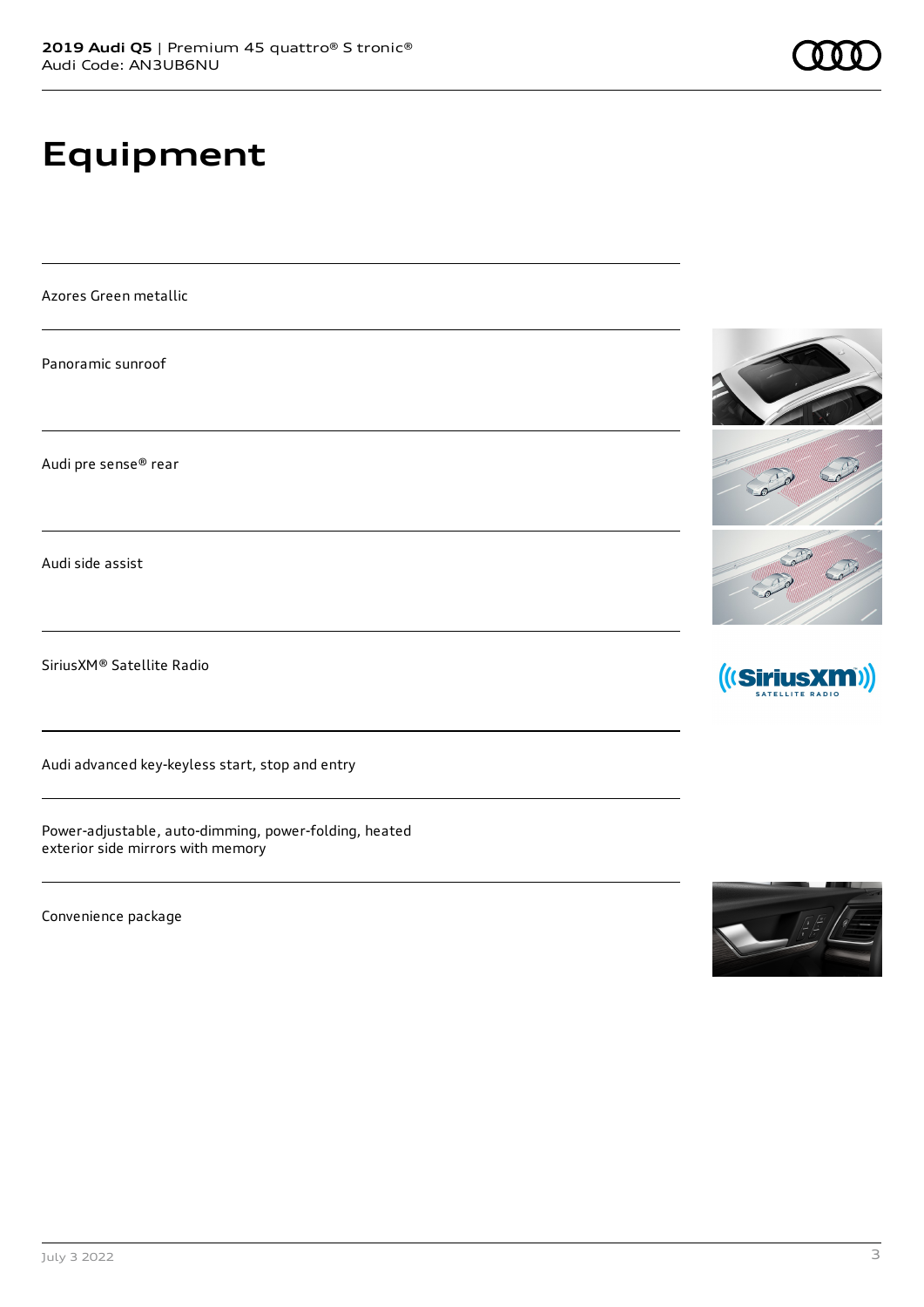| 4UB | Driver and front passenger airbags                               |
|-----|------------------------------------------------------------------|
| UH1 | Electromechanical parking brake                                  |
| 8T2 | Cruise control with coast, resume and<br>accelerate features     |
| VC2 | Garage door opener (HomeLink®)                                   |
| 4H5 | Electronic child locks                                           |
| OZ7 | Electromechanical power steering                                 |
| 7K6 | Tire-pressure monitoring system                                  |
| 4X3 | Front thorax side airbags and Sideguard®<br>head curtain airbags |
| 3B7 | Lower Anchors and Tethers for Children<br>(LATCH) in rear seats  |
|     |                                                                  |

#### **Exterior**

| 1D8             | Provision for towing bracket                             |
|-----------------|----------------------------------------------------------|
| 1S1             | Car jack                                                 |
| 1 B A           | Dynamic suspension system                                |
| 3S1             | Aluminum roof rails                                      |
| 511             | Adaptive rear spoiler                                    |
| 8IH             | Xenon plus headlights with LED daytime<br>running lights |
| HX <sub>2</sub> | 18" 235/60 all-season tires                              |
| 8SP             | LED taillights with dynamic turn signals                 |
| VW1             | Rear privacy glass                                       |
| 4ZB             | Aluminum trim around exterior windows                    |
| 40R             | 18" 5-double-spoke-dynamic design wheels                 |

| <b>Interior</b> |                                                                                     |
|-----------------|-------------------------------------------------------------------------------------|
| QE1             | Storage package                                                                     |
| 4M3             | Four beverage holders                                                               |
| 7M <sub>0</sub> | Plastic door sill inlays                                                            |
| 6N)             | Cloth headliner                                                                     |
| <b>9AO</b>      | Three-zone automatic climate control                                                |
| 4L7             | Auto-dimming interior rear view mirror with<br>digital compass                      |
| QQ1             | LED interior lighting package                                                       |
| 1XW             | Three-spoke multifunction steering wheel                                            |
| 7F9             | Leather-wrapped gear selector                                                       |
| 4E7             | Power tailgate                                                                      |
| 5XF             | Driver and front-passenger extendable sun<br>visors with illuminated vanity mirrors |
| 3NS             | Sliding, split folding 40/20/40 rear<br>seatbacks with adjustable recline           |
| 7HA             | Without extended leather package                                                    |
| N1F             | Leather seating surfaces                                                            |
| 4A3             | <b>Heated front seats</b>                                                           |
| 5MG             | Dark Brown Walnut Wood inlays                                                       |

| <b>Infotainment and Driver Assistance</b> |                                                   |  |
|-------------------------------------------|---------------------------------------------------|--|
| 6K9                                       | Audi pre sense® basic and Audi pre sense®<br>city |  |
| 2H1                                       | Audi drive select                                 |  |

- IW3 Audi connect CARE assistance and security services
- UI2 Audi smartphone interface including Apple CarPlay™ and Google™ Android Auto™ for compatible devices

### **(1/2)**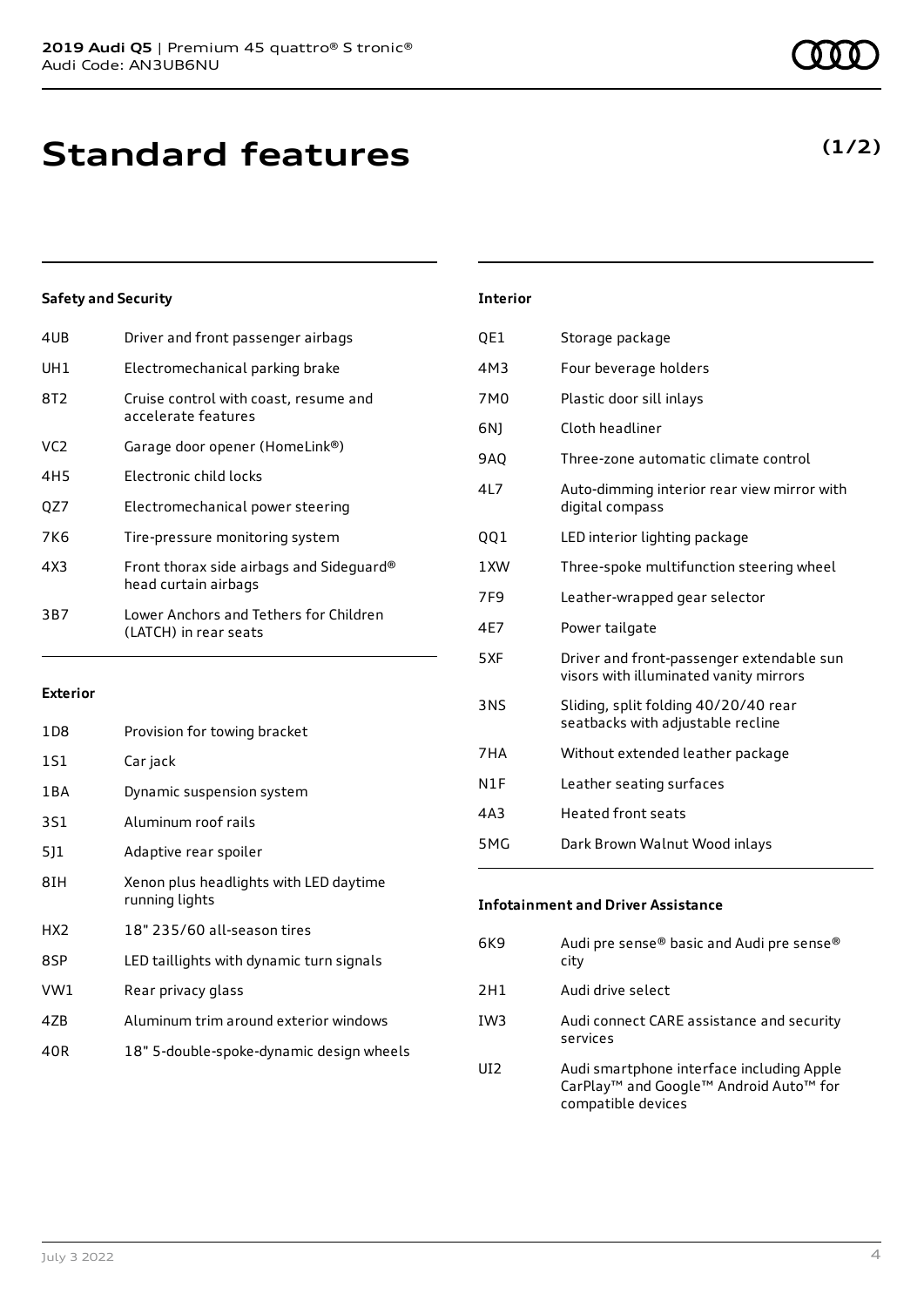### **Standard features**

### **Infotainment and Driver Assistance**

| KA2 | Rear view camera                                                                 |
|-----|----------------------------------------------------------------------------------|
| 9VD | Audi sound system                                                                |
| 9S7 | Color driver information system                                                  |
| 7UH | Connectivity package                                                             |
| I8S | MMI® radio                                                                       |
| 9ZX | BLUETOOTH <sup>®</sup> wireless technology<br>preparation for compatible devices |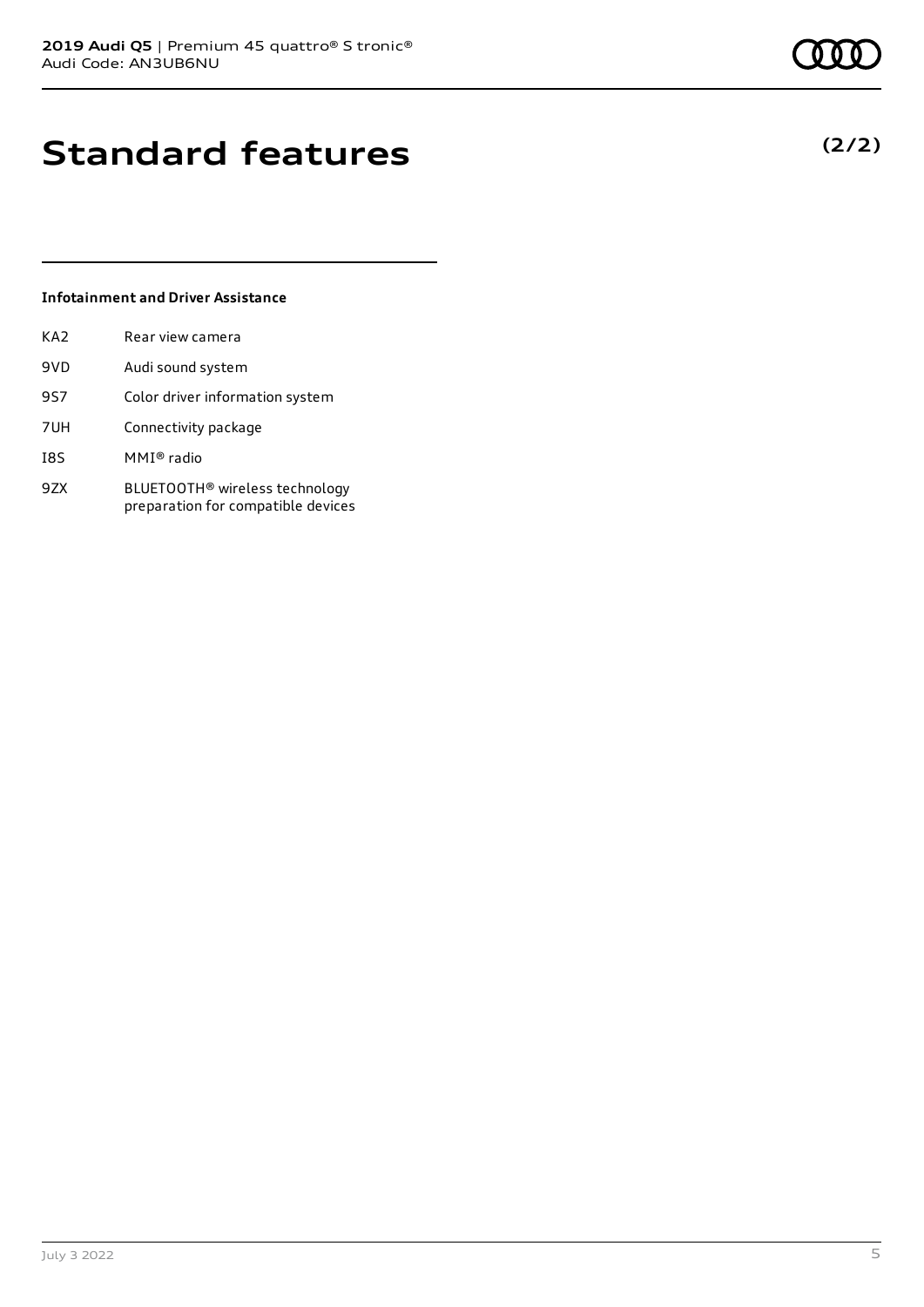## **Dealer remarks**

Looking for a used car at an affordable price? Check out this 2019! It delivers style and power in a single package! Turbocharger technology provides forced air induction, enhancing performance while preserving fuel economy. With less than 40,000 miles on the odometer, this 4 door sport utility vehicle prioritizes comfort, safety and convenience. It includes leather upholstery, an automatic dimming rear-view mirror, a power rear cargo door, and remote keyless entry. Smooth gearshifts are achieved thanks to the efficient 4 cylinder engine, and for added security, dynamic Stability Control supplements the drivetrain. Our team is professional, and we offer a nopressure environment. We'd be happy to answer any questions that you may have. We are here to help you.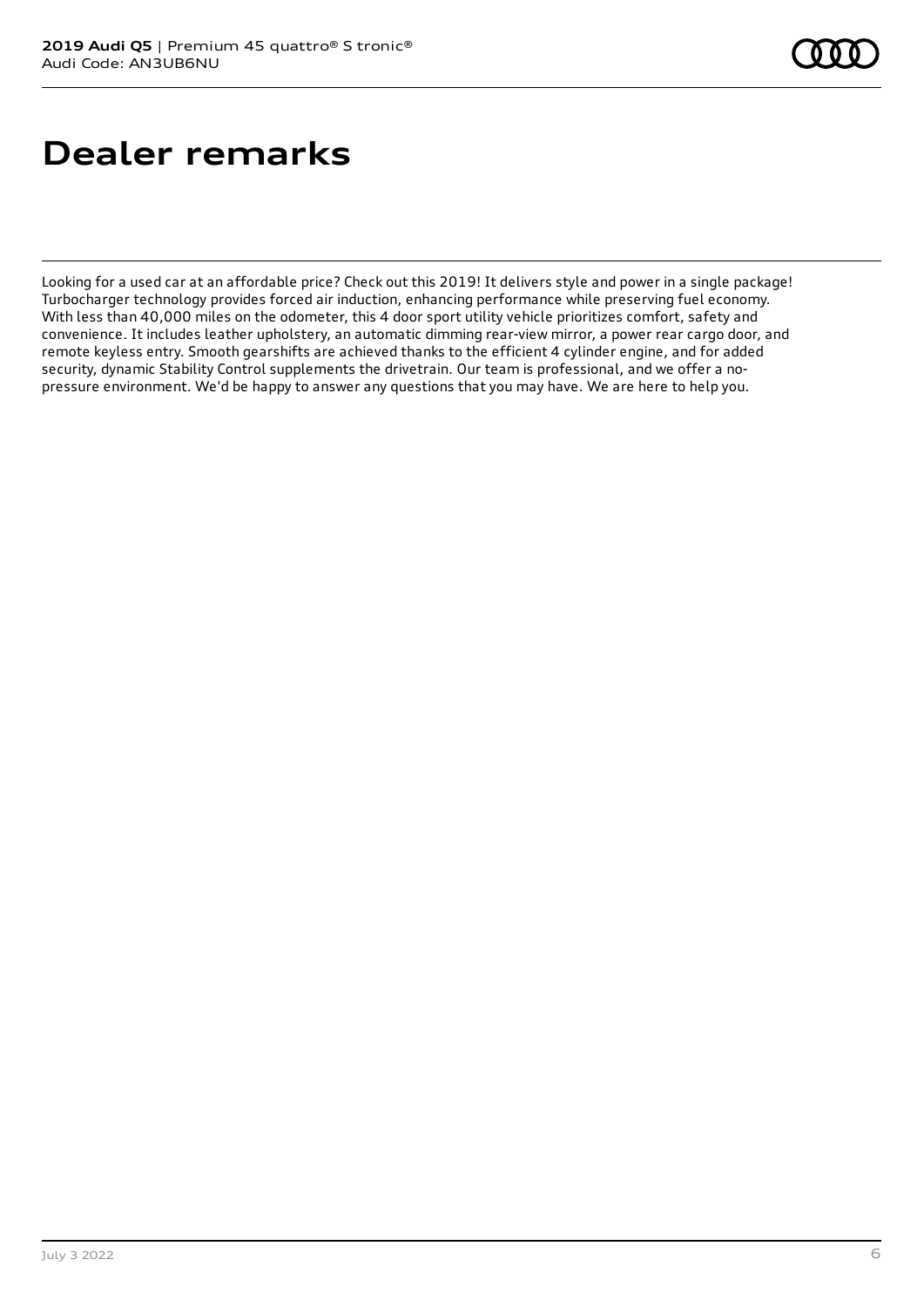### **Technical Specifications**

#### **Engineering | Performance**

| Engine type                                 | 2.0-liter four-cylinder                       |
|---------------------------------------------|-----------------------------------------------|
| Power Level                                 | 45                                            |
| Max. output ps/hp                           | 248 @ 5,000 - 6,000 @ rpm                     |
| Towing capacity                             | 4,400-lb maximum towing capacity<br>lb        |
| Torque                                      | 273 @ 1,600 - 4,500 lb-ft@rpm                 |
| Valvetrain                                  | 16-valve DOHC with Audi valvelift<br>system   |
| Acceleration (0 - 60<br>mph)                | 5.9 seconds seconds                           |
| Engine block                                | Cast-iron                                     |
| Induction/fuel injection Turbocharged/TFSI® |                                               |
| Cylinder head                               | Aluminum-alloy                                |
| stroke                                      | Displacement/Bore and 1,984/82.5 x 92.8 cc/mm |
| Top track speed <sup>1</sup>                | 130 mph mph                                   |

#### **Electrical system**

| Alternator | 110-150 A   |
|------------|-------------|
| Battery    | 420 A/75 Ah |

### **Transmission | Drivetrain**

| Gear ratios: 6th         | 0.508:1                                                                                                                                                   |
|--------------------------|-----------------------------------------------------------------------------------------------------------------------------------------------------------|
| Gear ratios: Final Drive | 5.302:1                                                                                                                                                   |
| Gear ratios: 7th         | 0.386:1                                                                                                                                                   |
| Gear ratios: 4th         | 1.057:1                                                                                                                                                   |
| Transmission             | Seven-speed S tronic <sup>®</sup> dual-clutch<br>automatic transmission and<br>quattro <sup>®</sup> all-wheel drive with ultra <sup>®</sup><br>technology |
| Gear ratios: 2nd         | 2.190:1                                                                                                                                                   |
| Gear ratios: 3rd         | 1.517:1                                                                                                                                                   |
| Gear ratios: Reverse     | 2.750:1                                                                                                                                                   |
| Gear ratios: 1st         | 3.188:1                                                                                                                                                   |
|                          |                                                                                                                                                           |

#### **Steering**

| Steering type                              | Electromechanical power steering<br>system |
|--------------------------------------------|--------------------------------------------|
| Turning diameter, curb- 38.4 ft<br>to-curb |                                            |
| Steering ratio                             | 15.8:1                                     |
|                                            |                                            |
| <b>Suspension</b>                          |                                            |
| Front axle                                 | Five-link front suspension                 |
| Rear axle                                  | Five-link rear suspension                  |

#### **Brakes**

| Front brakes | 13.3 (ventilated disc) in |
|--------------|---------------------------|
| Rear brakes  | 13.0 (ventilated disc) in |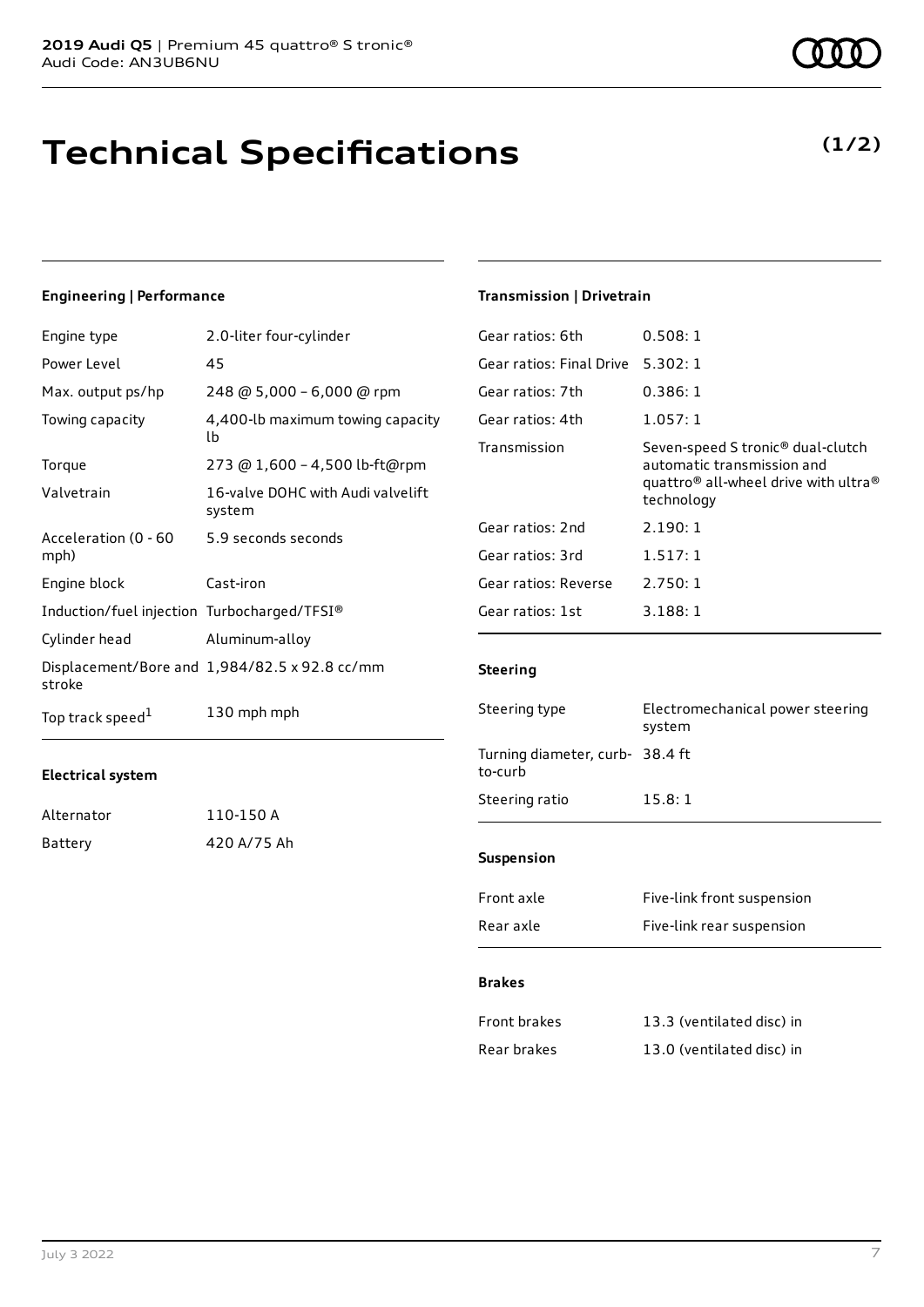### **Technical Specifications**

#### **Body**

| Material                      | Multi-material body construction<br>(steel and aluminum composition) |
|-------------------------------|----------------------------------------------------------------------|
| <b>Warranty   Maintenance</b> |                                                                      |

| Warranty    | 4-year/50,000-mile Audi New<br>Vehicle Limited Warranty                                   |
|-------------|-------------------------------------------------------------------------------------------|
| Maintenance | 12-month/10,000-mile (whichever<br>occurs first) NO CHARGE first<br>scheduled maintenance |

#### **Exterior Measurements**

| Height                           | 65.3 in  |
|----------------------------------|----------|
| Overall width without<br>mirrors | 74.5 in  |
| Length                           | 183.6 in |
| Wheelbase                        | 111.0 in |
| Drag coefficient                 | 0.32 Cw  |
| Overall width with<br>mirrors    | 84.3 in  |
| Track rear                       | 63.3 in  |
| Track front                      | 63.6 in  |
| Curb weight                      | 4,045 lb |
| Ground clearance,<br>loaded      | 8.2 in   |

#### **Interior measurements**

| Seating capacity                          | 5                      |
|-------------------------------------------|------------------------|
| Shoulder room, rear                       | 56.5 in                |
| Head room with front<br>sunroof           | 40.2 in                |
| Leg room, rear                            | 37.8 in                |
| Shoulder room, front                      | 57.7 in                |
| Head room with rear<br>sunroof            | 37.7 in                |
| Head room, rear                           | 39.3 in                |
| Leg room, front                           | 41.0 in                |
| Head room, front                          | 41.7 in                |
| Cargo volume, rear<br>seatbacks up/folded | 25.1/53.1 cu ft, cu ft |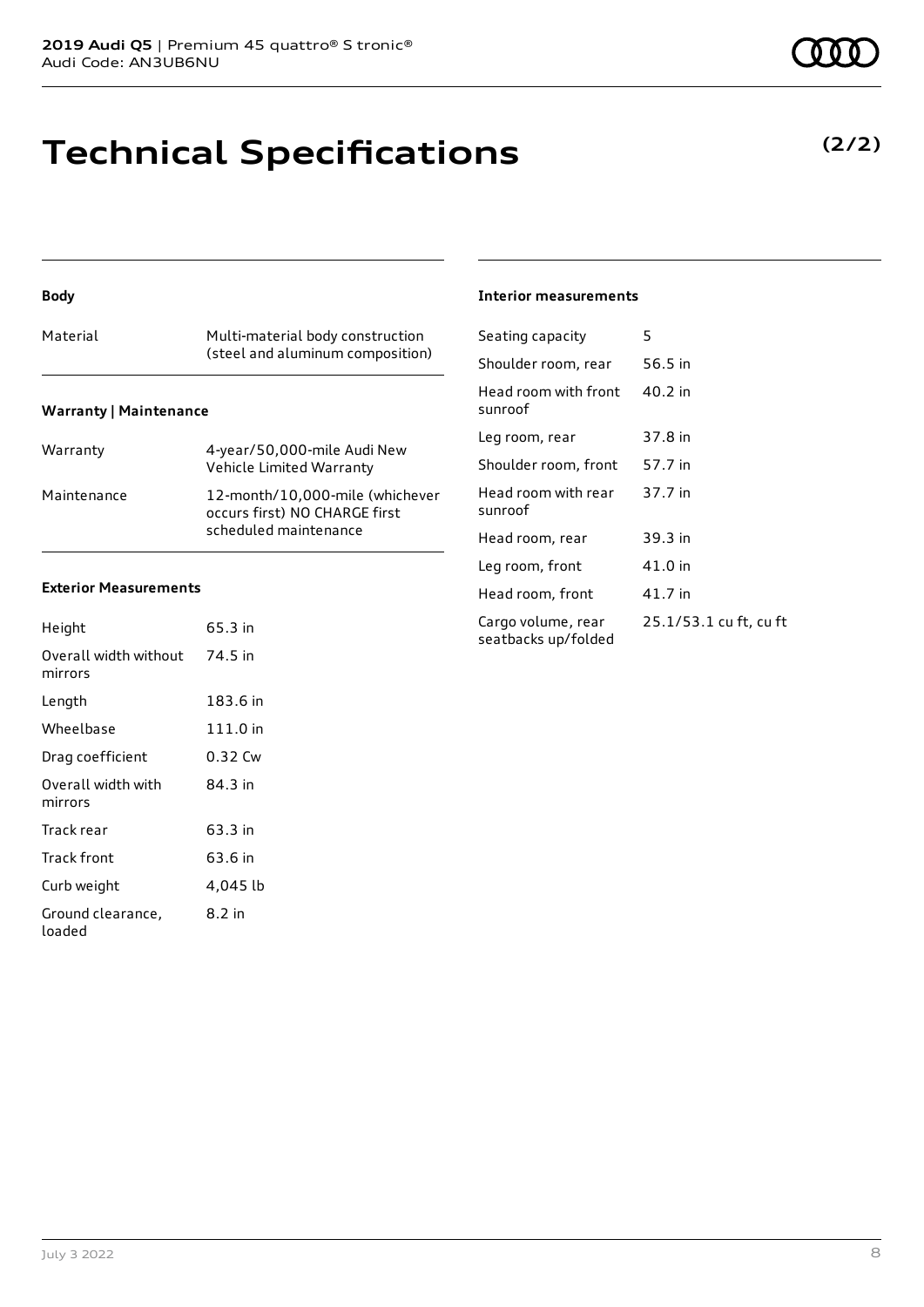### **Consumption- and emission**

#### **Consumption by NEDC**

| urban       | 22 mpg |
|-------------|--------|
| extra-urban | 27 mpg |
| combined    | 24 mpg |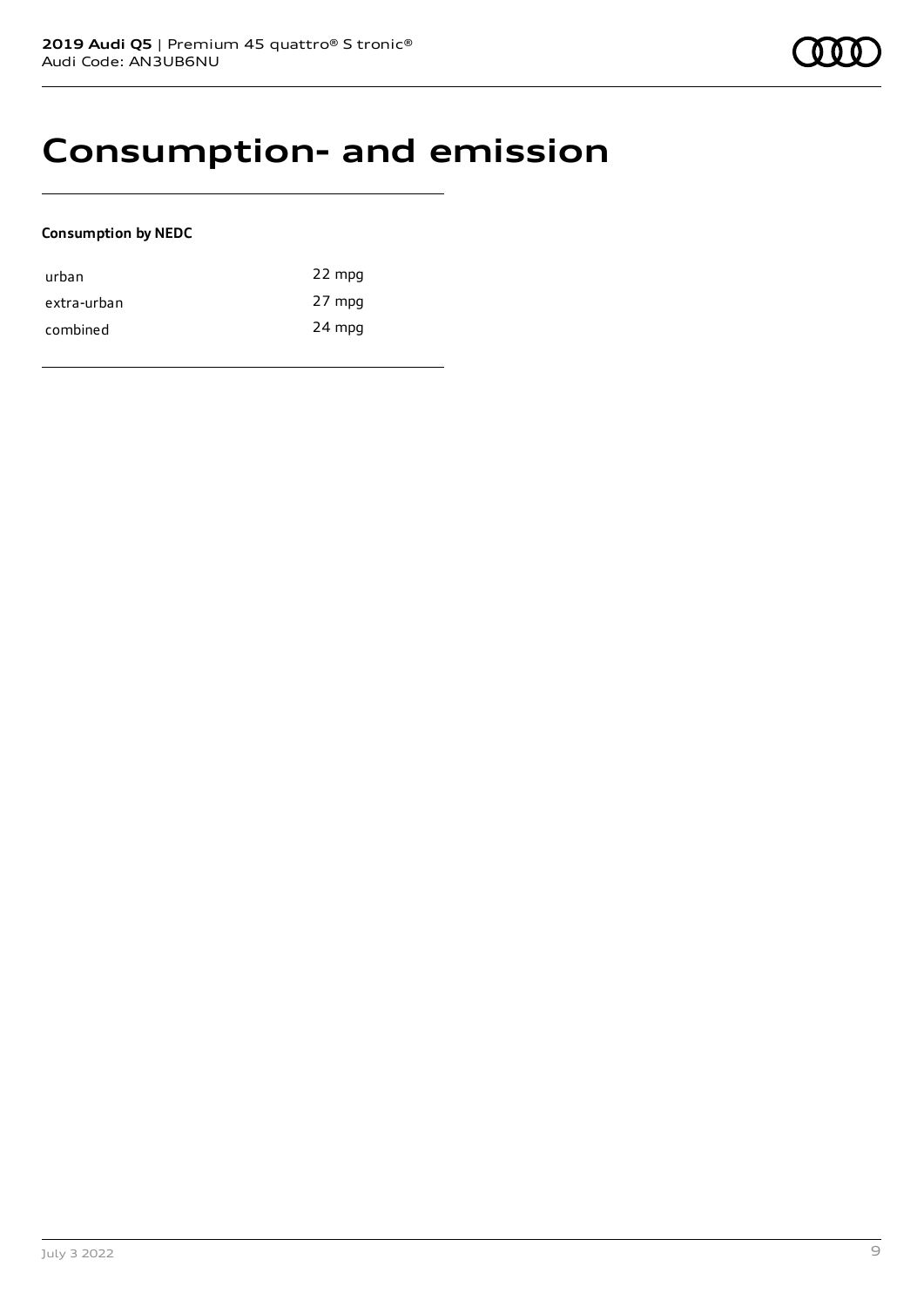

### **Contact**

Dealer **Audi Allentown**

4725 Hamilton Blvd 18103 Allentown PA

Phone: 6108418100 FAX: 1111111111

www: [https://www.audiallentown.com](https://www.audiallentown.com/)